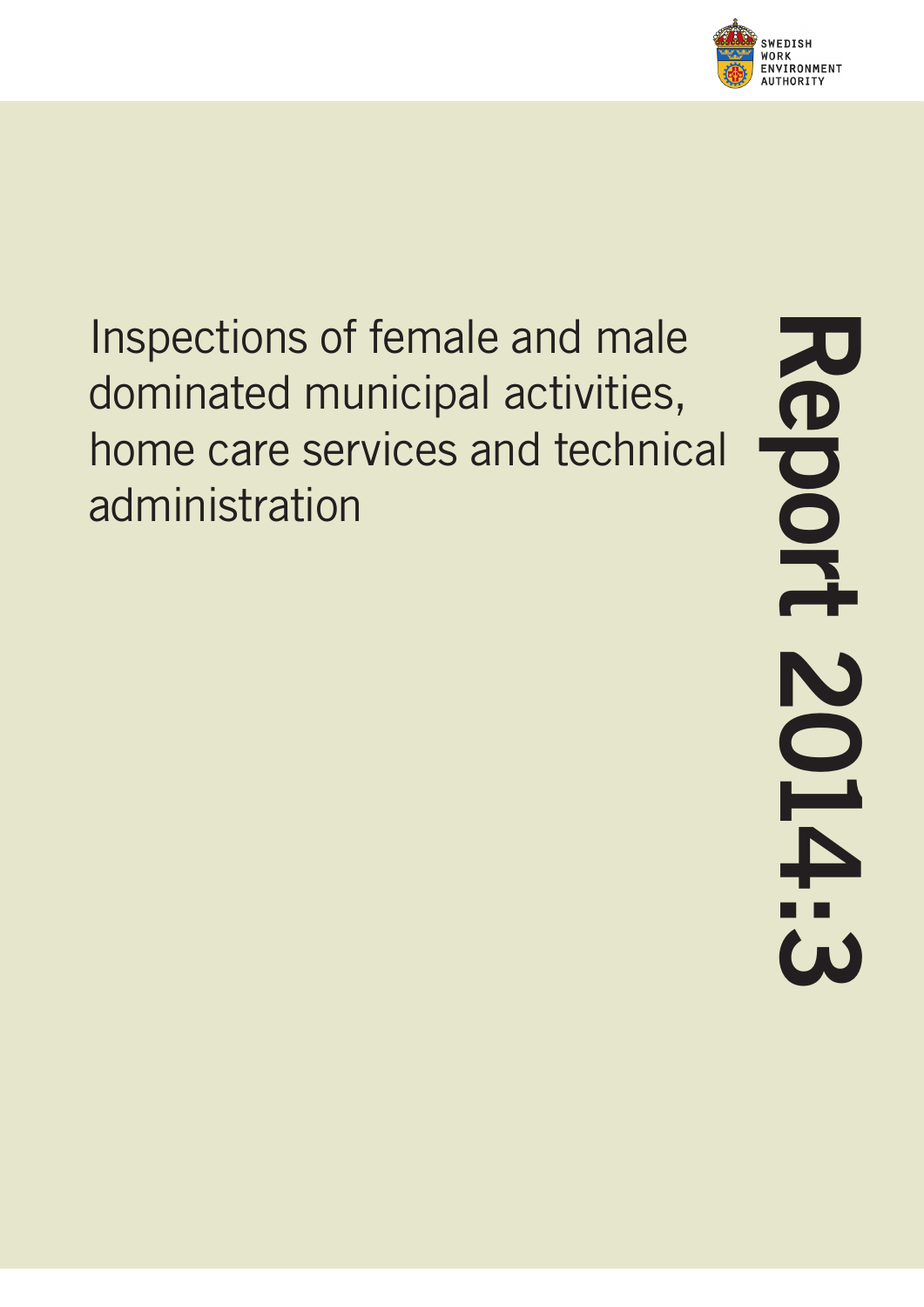

Our reference **Page** 2015-01-27 2012/100494 1 (21)

Man and Environment Division Christina Jonsson, 010-730 9489 arbetsmiljoverket@av.se

# **Inspections of female and male dominated municipal activities, home care services and technical administration**

A drive within the government assignment about women's work environment REPORT 2014:3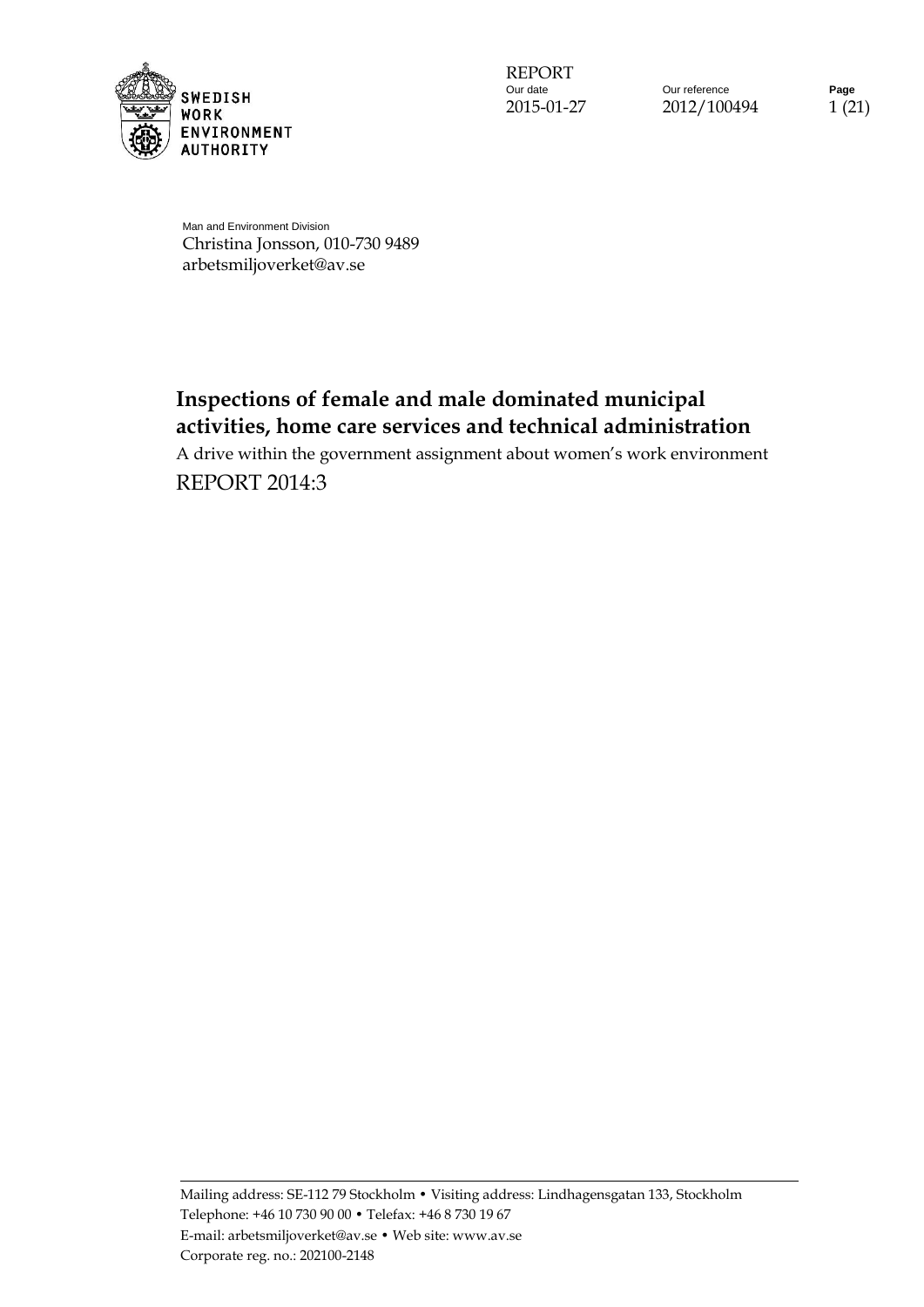

## **Summary**

In this project, the Work Environment Authority inspected the work environment and studied work relationships in general in 59 municipalities' home care services and technical administrations, during 2013. We have made demands for work environment improvement measures and we can state that the prevailing gender pattern in society and in working life, i.e. that the man is the norm and that women's work is assigned a lower value, is also found in the two activities we investigated. This gender pattern influences the preconditions for a good work environment for the managers and staff in the home care sector. That the Social Services Act in practice tends to be given precedence in relation to the Work Environment Act in the care of patients also tends to contribute. Both laws apply in parallel and neither of them has precedence over the other.

Those who have employer responsibility in the municipalities want the work environment to be good, for both managers and staff. But there are many different demands that need to be dealt with and unified in the activities, and this can be an explanation for the work environment shortcomings we have found.

A comparison between home care services and technical activities shows that in the home help sector:

- the managers have more staff
- the work situation for both managers and staff is more pressured.
- the possibilities of influencing their own work situation are fewer
- the resources are fewer

The similarities between the activities are that the systematic work with the work environment has shortcomings, that knowledge about work environment is insufficient, and that incident reporting needs to be improved.

Continued efforts are required. Those who have the ultimate responsibility, the elected representatives and managers, need to see the operation's prerequisites and conditions, and organise and lead the work so that women and men receive as equivalent and good work environment as possible, irrespective of whether the task is to take care of people or of material objects. The positive is that in the follow ups which we have done thus far in the municipalities, we see that there is an ambition to demand changes in the basic prerequisites for the work environment as well as in the organisation, the management and in resource allocation in the activities.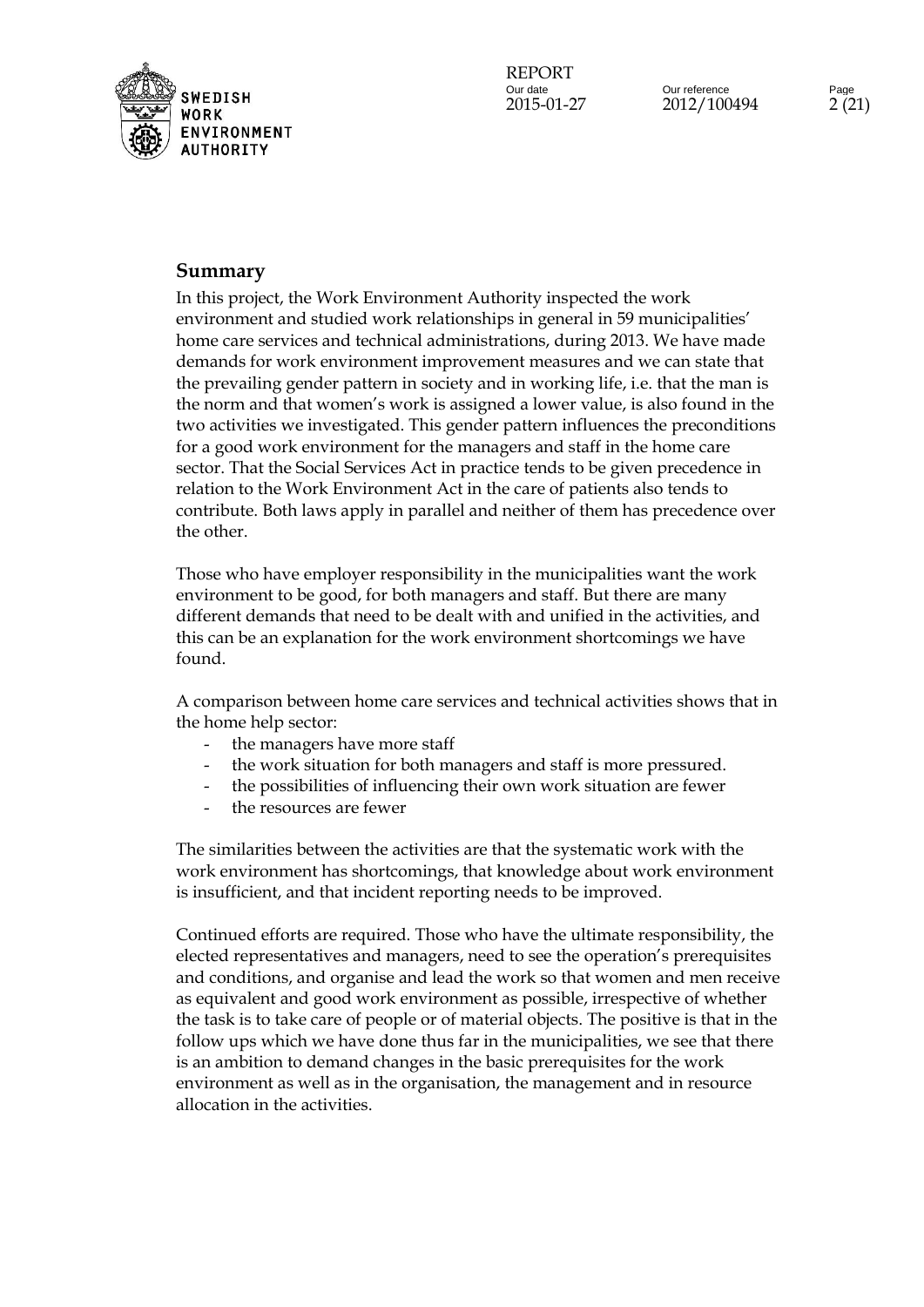

## **Background – an assignment from the government to improve women's work environment**

In 2013 the Work Environment Authority received the assignment from the government to develop and carry out special efforts to prevent women from being knocked out of working life because of work environment related problems. The effort encompasses knowledge acquirement, information, the education of inspectors and the implementation of national supervision activities. The task was been carried out during the period 2011 – 2014. The result of the activities will thereafter be integrated in the Work Environment Authority's ordinary activities.

#### **Comparison as a tool**

Women work to a high degree within the public sector, and we have inspected and made demands many times within female-dominated activities such as the health care and social care sectors, but the problematic picture remains. More women than men are sick-listed from work and more women are forced to end their working lives early for health reasons. When we received the government assignment we asked how we could reach out to those who have the power to influence basic prerequisites for work environment in an activity when it applies to organisation, management and resource allocation. We decided to use the comparison as a tool. Through reflecting and comparing work environment relationships in a female-dominated activity to relationships in a maledominated activity, the preconditions and differences that affect work environment appear clearly. They are clearer than when doing what we usually do, which is to only inspect the different operations individually and in such a way, follow the pattern in the gender-segregated division of the labour market.

### **Inspections in female-dominated home care services and male-dominated technical units.**

During 2013 we inspected municipal activities - female-dominated home care services and male-dominated technical units. Home help service is a female dominated health care and social care activity with a high rate of ill health. The activities within technical administration also have work environment problems, but partly in other areas. Occupational injury statistics show that there is, in principal, just as great a relative risk of injury within home care services as in technical administration (Brief occupational injury facts number 2/2013). Home care service activities are similar to some of the technical units' activities inasmuch as home help service personnel carry out their work in different places and move between these places. There are also significant differences between activities. An obvious difference is that in home care services it is a person the staff have to take care of, while within technical activities the focus is on material objects.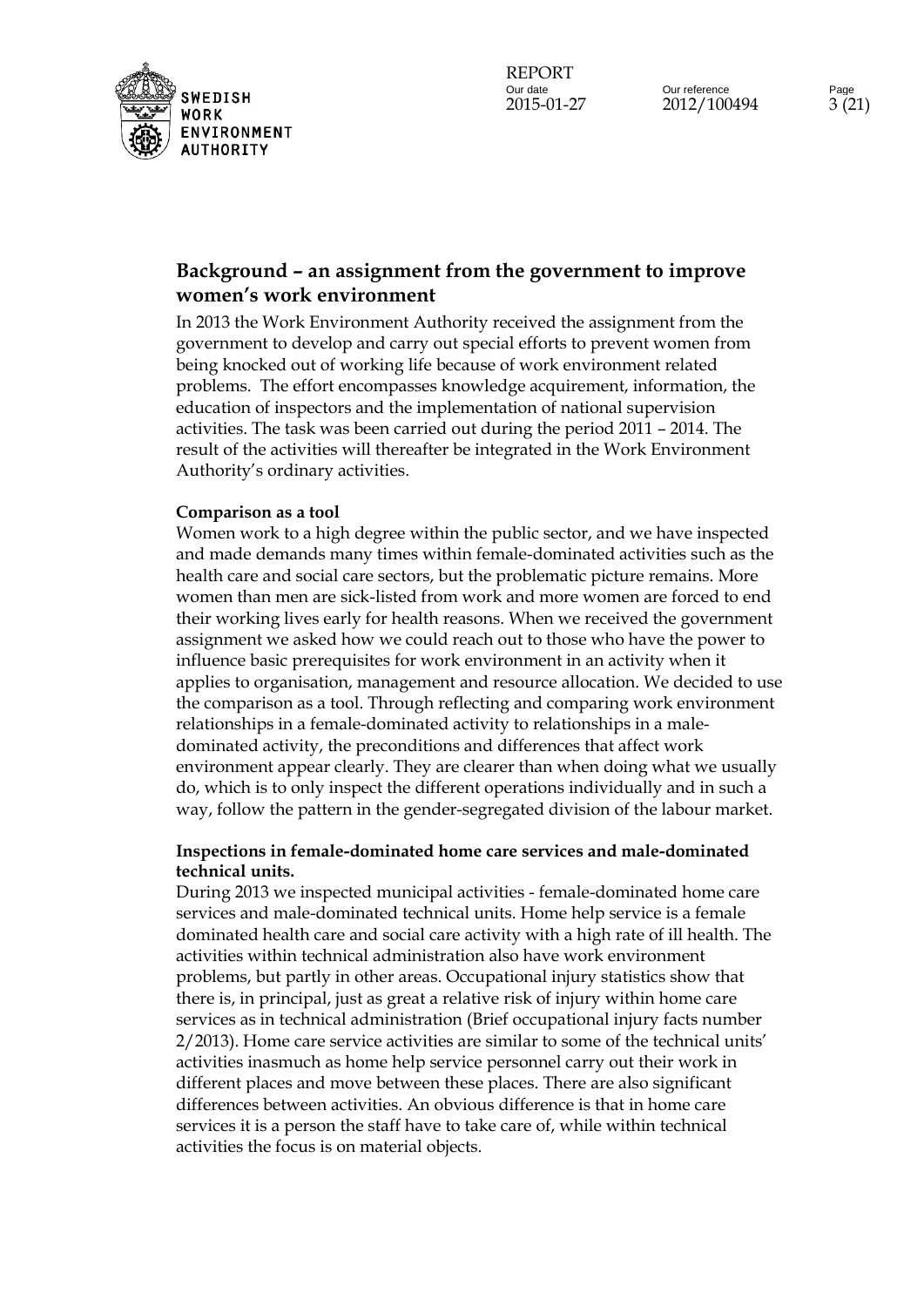

#### **Research about different preconditions in municipal activities**

An important reason for us choosing this direction during our inspections was that we have taken part of the research about municipal activities from a gender perspective. During the period 2008 – 2012, Professor Annika Härenstam and her research group carried out the CHEFiOS project, which was about finding out how a municipal organisation should look in order to create good preconditions for working as a manager. The project highlighted similarities and differences depending on the municipality's size and female or male dominated administrations. One of the researchers in the project was Dr Tina Forsberg Kankkunen Ph.D. In her doctoral thesis 'Two municipal rooms: Management work in gender branded technical and social care and education activities', and in Working Life Report 2006:43 'Gendered activities' she highlights how different preconditions for management and different action strategies in male and female dominated municipal activities respectively, affect the working conditions of managers and staff.

### **The Aim of the Inspection**

The aim of the inspection effort was to increase knowledge and awareness among administration managers and representatives for boards and municipal leadership how the management and steering they practise influence the work environment for unit managers (first line managers) and for the employees, women and men.

We did this by:

- identifying work environment shortcomings in the activities
- discovering and revealing differences and similarities which exist in working relationships for staff and unit managers in female and male dominated activities, in this case home care services and units in technical administrations.
- comparing how it looks in administrations when it comes to organisation, leadership and steering in work with the work environment.

## **Carrying out the inspections**

Figure 1 gives a schematic picture of the setup of the inspection efforts.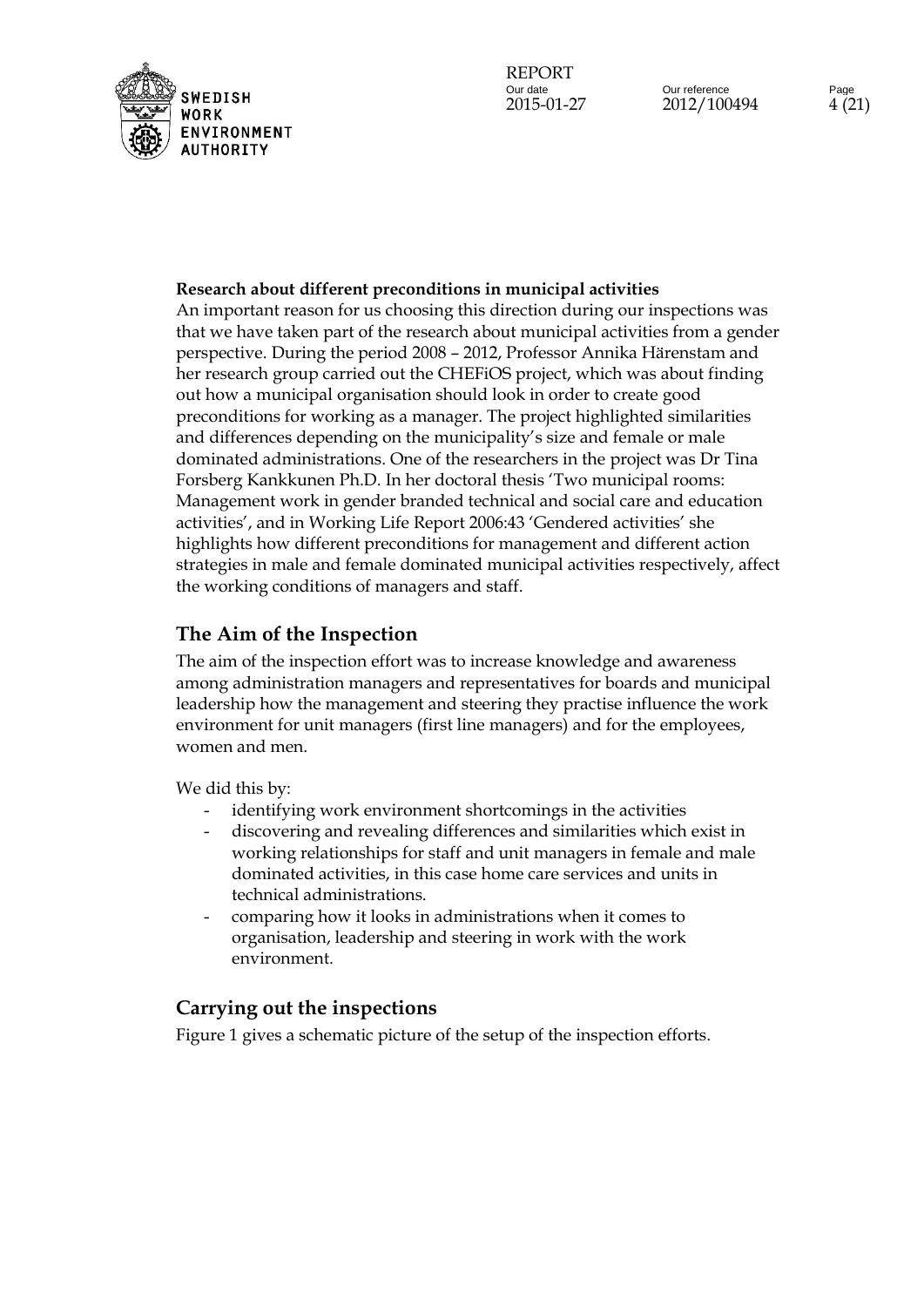



### **Figure 1**. Setting up the inspection

### **Initial meetings at administrative level**

The inspectors having separate meetings with the administrative manager and others from management for the respective activities, introduced the efforts in a municipality. The head safety representative also participated during these meetings.

#### **Group dialogue with unit managers and staff**

The inspections of the operations occurred in the form of group dialogue with unit managers, and group dialogue with staff from home care services and units within technical administration respectively. There were two to four group dialogues with staff in the respective operations.

As a rule, a group dialogue was carried out with unit managers (first line managers) from home care services and a group dialogue with unit managers (first line managers) from the technical activities.

After the group dialogue the inspectors provided feedback to the respective immediate superior about what had been discovered.

### **A questionnaire about work environment relationships**

In connection with group dialogues with managers and employees, each participant had to individually answer a questionnaire about work environment relationships. The answer created a background document for the group dialogue. The questions dealt with four areas: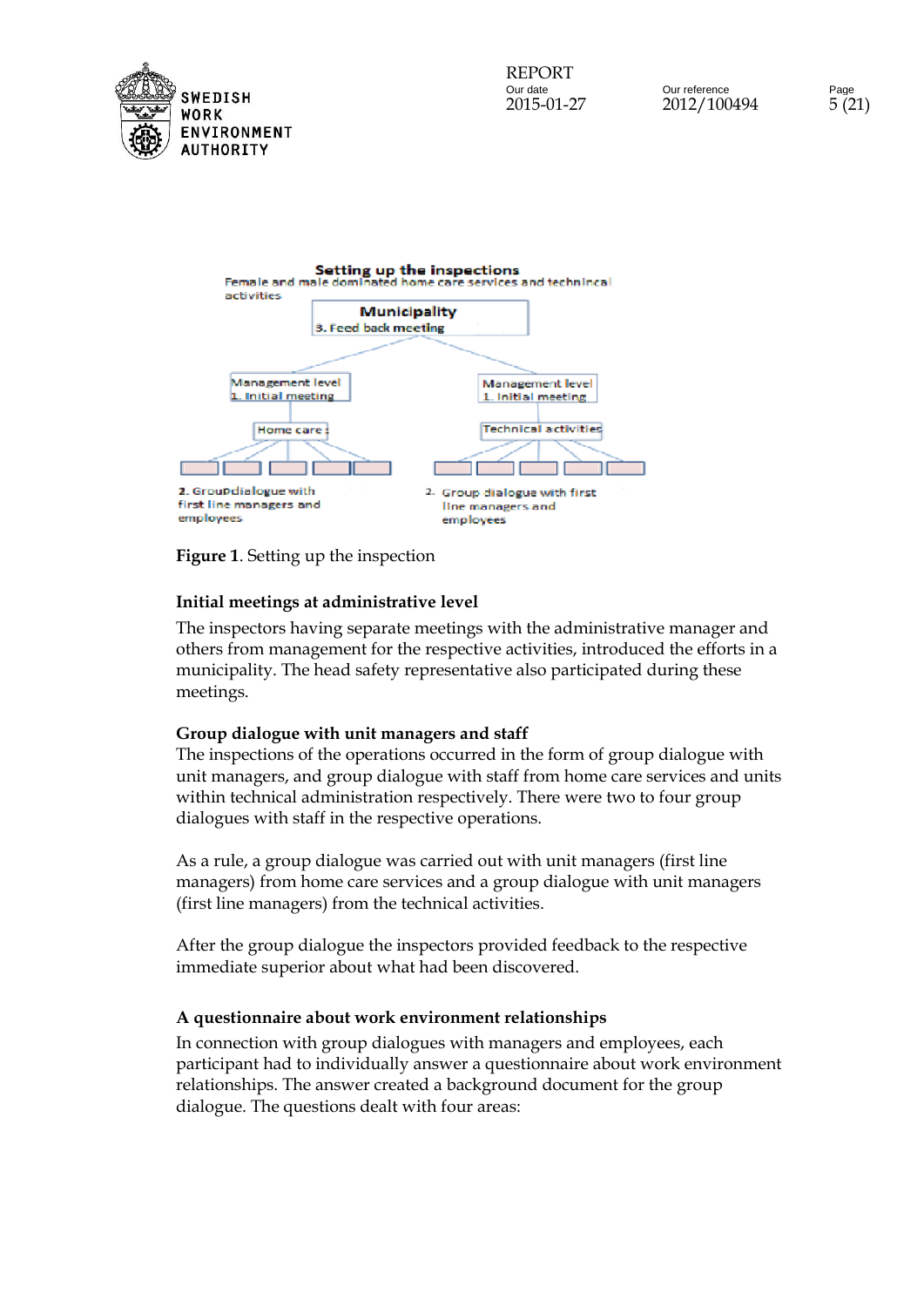

- Goals for the work and working tasks; for example goals for what needed to be achieved in the work, the working tasks which should be carried out, the prioritisation of tasks during work backlog.
- Work demands and workload; for example time pressure in the work, the possibility of rests and breaks, perception about health difficulties as a result of the work.
- Resources; for example access to work equipment and technical aids.
- Support in the work; for example support and help from the immediate superior and from work colleagues.

Information about gender, form of employment (full-time or part-time, permanent or temporary) and the number of staff per manager was also collected via the questionnaire.

### **Demand for measures**

The inspectors' assessment of work environment relationships presupposed contexture and analysis of information from administrative level as well as from group dialogue with unit manager and with staff. If there were work environment shortcomings, the inspectors described these in inspection messages and encouraged the employer to, by a certain point in time, present to us what they had done to fix the work environment shortcomings. Some of the shortcomings will take time to correct and then we would like the employer to present a clear and time bound action plan. We showed the administration management and head safety representative which shortcomings we had found and which demands we intended to make.

### **Feedback meetings at administration, board and municipal leadership levels**

We presented the compiled results of all inspections in home care services and the technical activities to the administration managers and representatives from board and municipal management level at a joint feedback meeting. The head safety representative also participated. The aim of the meetings was to reveal differences and similarities in work environment relationships and preconditions in the work for staff and managers in the activities.

#### **Two inspectors inspected together**

The inspections were carried out by two inspectors together – an inspector with sector knowledge of technically oriented activities and an inspector with sector knowledge of the health care and social care sector, with the advantage of being a man and a woman. In this way we also had an internal gender perspective in the inspections.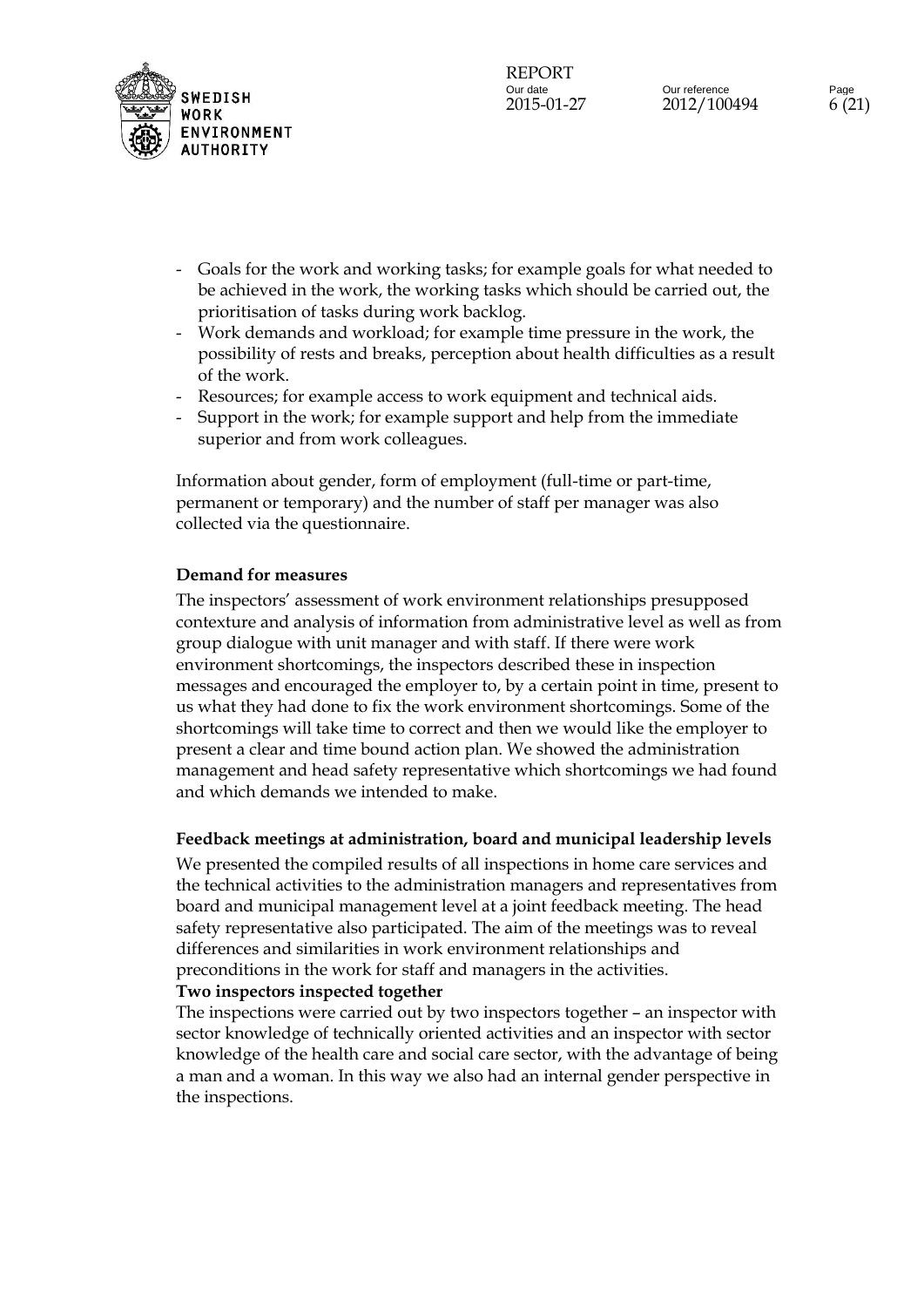

## **Results**

59 municipalities, ranging in size from about 7 000 inhabitants to approximately 310 000 inhabitants, were encompassed by the effort. Almost 70 of the Work Environment Authority's approximately 250 inspectors participated. They carried out approximately 900 inspections in the municipalities and made 3294 demands for measures to remedy shortcomings - on average 3,6 demands per inspection. All municipalities received demands. There were municipalities where demands were only made towards one operation.

### **Information about staff and management**

Information about the staff and managers we met during group dialogues comes from 36 municipalities. Three municipalities are missing because they were pilot schemes where material and questionnaires were tested and not compiled because of the adjustments we made thereafter.

Table 1 presents how many staff members we met within home care services and technical activities respectively, how many of these were women, how many worked full time or half time respectively and the number of temporary and permanently employed respectively. The information was provided in writing in the questionnaire background. The number that has not answered is presented.

|                        | Home care services,<br>staff               | Technical activities,<br>staff              |
|------------------------|--------------------------------------------|---------------------------------------------|
| Number of staff we met | 1 0 0 4                                    | 852                                         |
| Women                  | 92 %                                       | 21 %                                        |
| Part-time              | 42 % 1                                     | $4\%$ 3                                     |
| Full-time              | 55 % 1                                     | 94 % 3                                      |
| Temporary employment   | $4\%$ 2                                    | $4\%4$                                      |
| Permanent employment   | $92 \%$ 2                                  | $90\%$ 4                                    |
|                        | 13 % did not answer<br>24 % did not answer | 3 2 % did not answer<br>46 % did not answer |

#### **Table 1:** Information about staff

Table 2 shows how many managers we met within home care services and technical activities respectively, how many of these were women and how many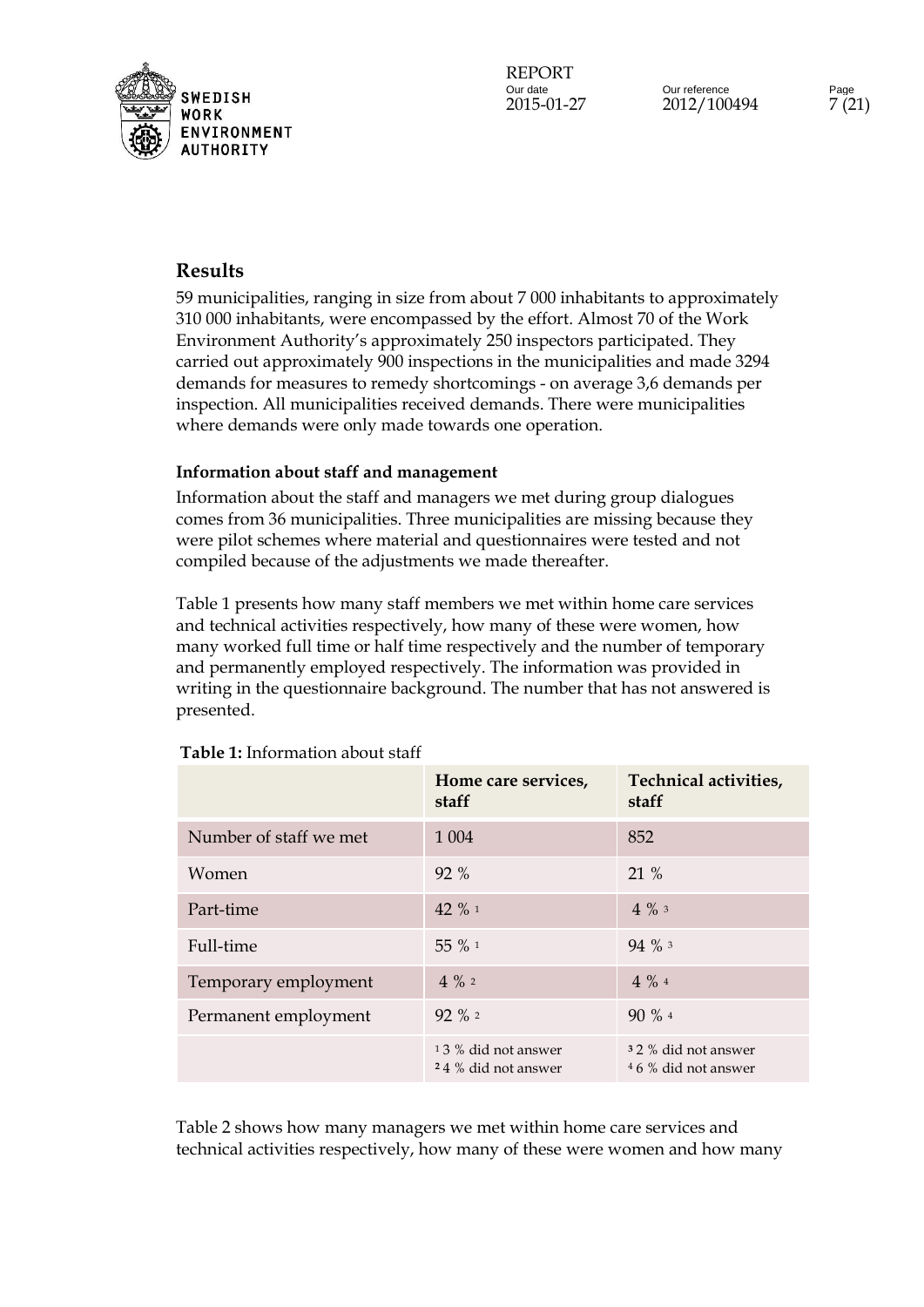

staff the managers said that they have. The number who did not answer is stated.

|                        | Home care services,<br>managers | Technical activities,<br>managers |
|------------------------|---------------------------------|-----------------------------------|
| Number of managers met | 228                             | 215                               |
| Women                  | 94 %                            | 24 %                              |
| < 20 staff/manager     | $4\%$                           | 65 %                              |
| 21-30 staff/manager    | 23 %                            | 21 %                              |
| 31-40 staff/manager    | 39 %                            | $6\%$                             |
| > 40 staff/manager     | 34 %                            | $4\%$                             |
|                        |                                 | (4 % did not answer)              |

### **Table 2**: Information about managers

#### **Work Environment Shortcomings in the operations**

The meetings with the respective administration managers and head safety representatives, and the group dialogue with the staff and managers mean that the inspectors received comprehensive information about work environment relationships in the activities that were inspected. Based on this information, the inspectors assessed that there were shortcomings in the work environment going from what the Work Environment Act and provisions say about how the work environment should be and what the employer has to do. In table 3 the number of shortcomings per inspection case in the home care services and technical administration for staff and managers respectively, is presented. An inspection case corresponds often to a group dialogue but in a number of cases, several group dialogues have been registered in one and the same inspection case. The number of shortcomings per inspection case on average for all municipalities was 7,1. The range between municipalities ranged from, on average, 2 to 20 shortcomings per inspection case.

| <b>Staff category</b> | Home care services | <b>Technical activity</b> |
|-----------------------|--------------------|---------------------------|
| Staff                 |                    | 5,6                       |
| Managers              | 6.8                |                           |

#### **Table 3**: Number of shortcomings per inspection case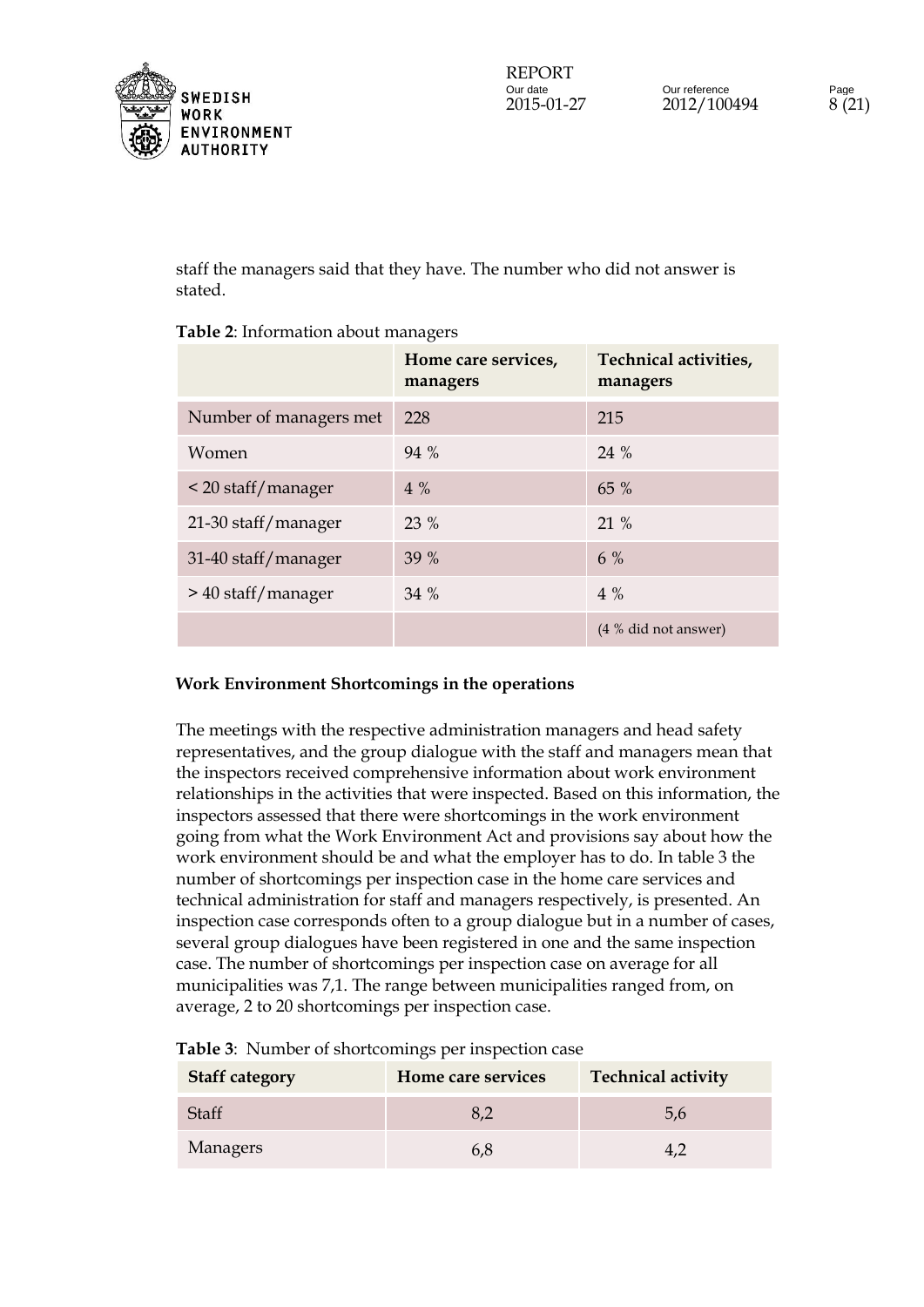

There were differences when it applied to the main work environment shortcomings. By main work environment shortcoming is meant shortcomings that, in number, reached, on average, one shortcoming per inspection case.

In table 4 is presented the main work environment shortcomings for staff in home care services and technical activities.

In home care services, the main work environment shortcomings were:

- Work demands and workload: mainly high work demands (many working tasks, large workload) in relation to staff resources.
- Resources and work equipment: mainly insufficient knowledge about work environment risks in the work as well as shortcomings when it applied to vehicles or cars (for example an insufficient number).
- Systematic work with the work environment: investigations and risk assessments of work relationships was not carried out or had shortcomings, above all else work environment relationships at the homes of individual patients.

For staff in technical activities it was about:

- Systematic work with the work environment: investigations and risk assessments of work relationships were not carried out or had shortcomings. Furthermore, documented action plans for work environment measures did not exist or were insufficient.

**Table 4**: Main shortcomings in the work environment for staff, the number of shortcomings per inspection case.

| <b>Shortcomings</b><br>applicable to:        | Home care services,<br>staff | Technical activity,<br>staff |
|----------------------------------------------|------------------------------|------------------------------|
| Work demands and<br>workload                 | 1,7                          | 0.5                          |
| Resources and<br>equipment                   | 1,8                          | 0.9                          |
| Systematic work with<br>the work environment | 2,8                          | 2,5                          |

In table 5 is presented the main work environment shortcoming for managers in the home care services and technical activities.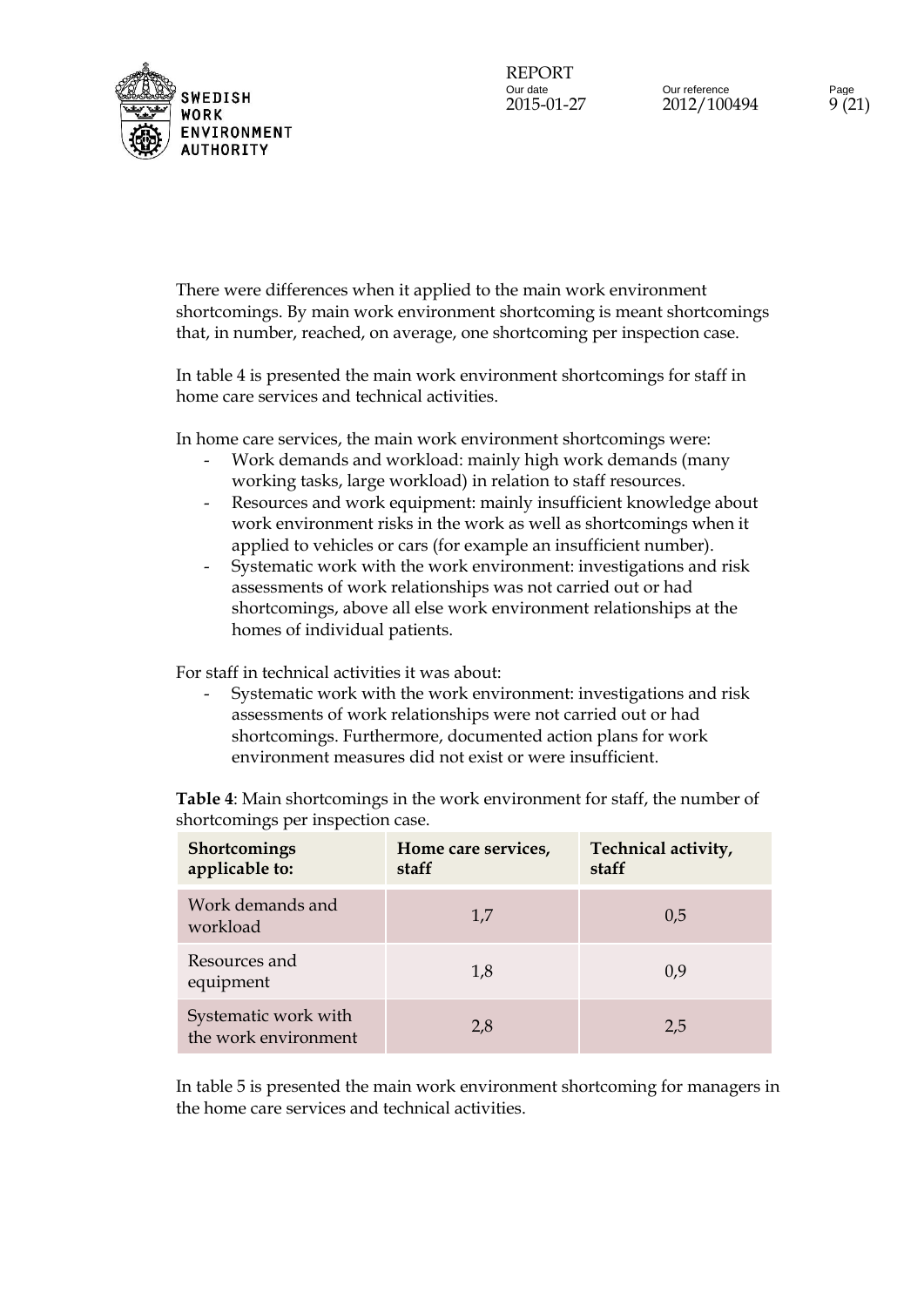

For managers in home care services, the main work environment shortcomings related to:

- Work demands and workload: mainly high work demands (many tasks, great workload) in relation to staff resources, insufficient investigations and risk assessment of managers' workload, large amount of work due to many employees.
- Resources and equipment: insufficient knowledge about work environment risks in the activity as well as shortcomings when it comes to vehicles and cars (for example an insufficient number), IT systems (for example not easy to use) and premises/personnel space (non-existent or too far away).
- Systematic work environment: investigations and risk assessments of work relationships were not carried out or were lacking, particularly working relationships at the homes of individual patients.

For managers in the technical activities the main work environment shortcomings related to:

- Work demands and workload: above all else high work demands (many working tasks, great workload) in relationship to the personnel resources, deficient investigations and risk assessments of the managers' workload.
- Systematic work with the work environment: investigations and risk assessments of working relationships were not carried out or had deficiencies, procedures for a systematic work environment were missing.

**Shortcomings applicable to**: **Home care services, managers Technical activities, managers** Work demands, workload  $1,8$  1,0  $Resources, equipment$   $1,2$  0,2 Systematic work with  $\frac{1}{8}$  the work environment 2,1 1,8

**Table 5:** The main shortcomings in work environment for managers, the number of shortcomings per inspection case

#### **Result according to size of municipality**

The 59 municipalities were divided into three group sizes, 7 000 – 29 999 inhabitants (21 municipalities), 30 000 – 79 999 (25 municipalities) and 80 000 –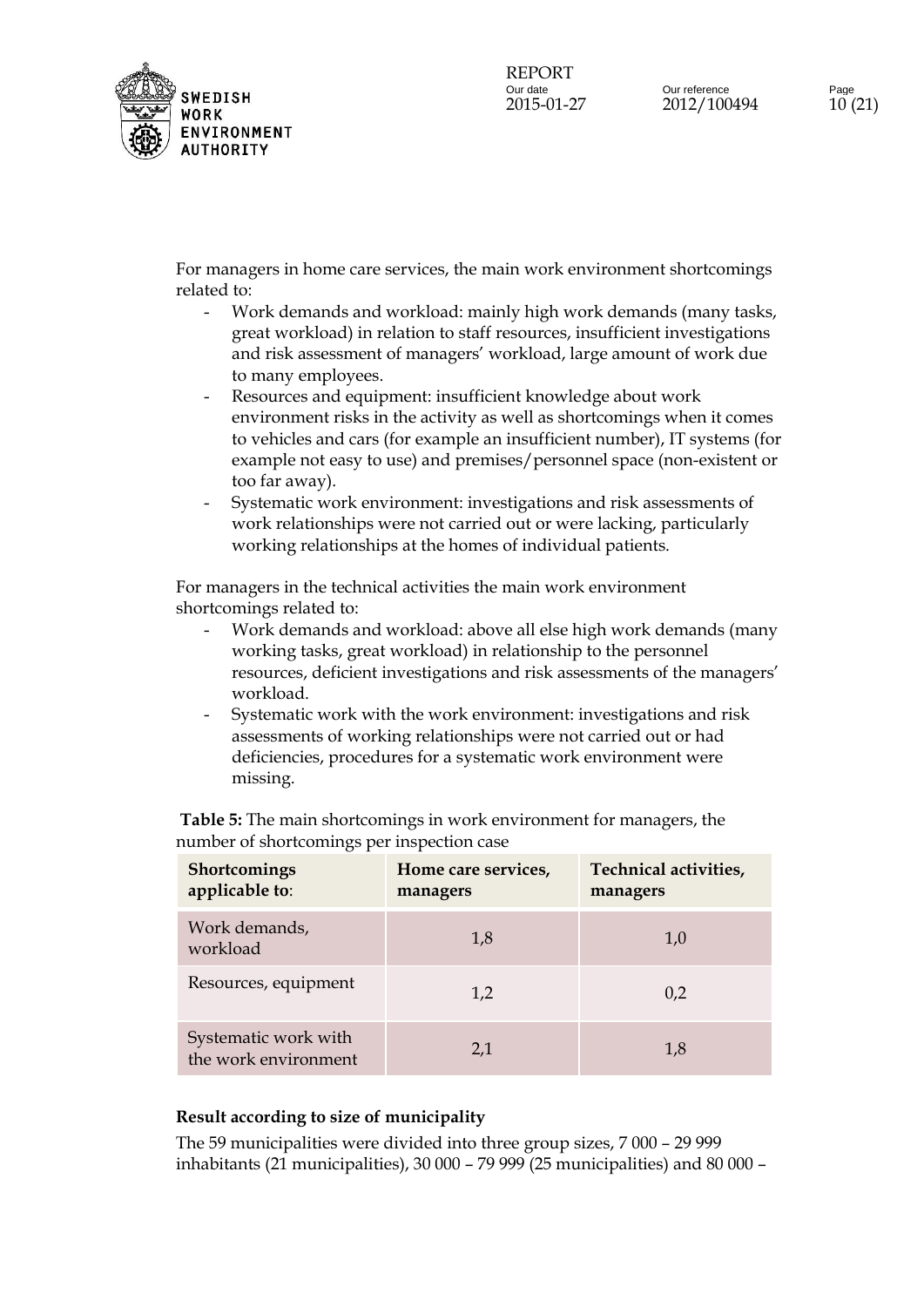

Our reference Page 2015-01-27 2012/100494 11 (21)

311 999 (13 municipalities). This comparison between municipalities shows the same pattern when it comes to the results that are presented above. There are minor differences but these can be to do with the source of error which exists, see further in chapter 6. 'Reliability of the results'. When the material was distributed, the results become more sensitive to the effects of error source.

### **Staff and managers in home care services state more problems in the work environment**

Staff and managers' perception of the work environment relationships in the form of their answers to the yes and no questions in the background material for the group dialogue, is presented in the diagram in figure 2 and 3. The bars in the diagram show how many stated that there were problems in the work environment related to the respective area (goal for the work/working tasks, work demands/workload, resources and support)



**Figure 2**: Staff perception of work environment relationships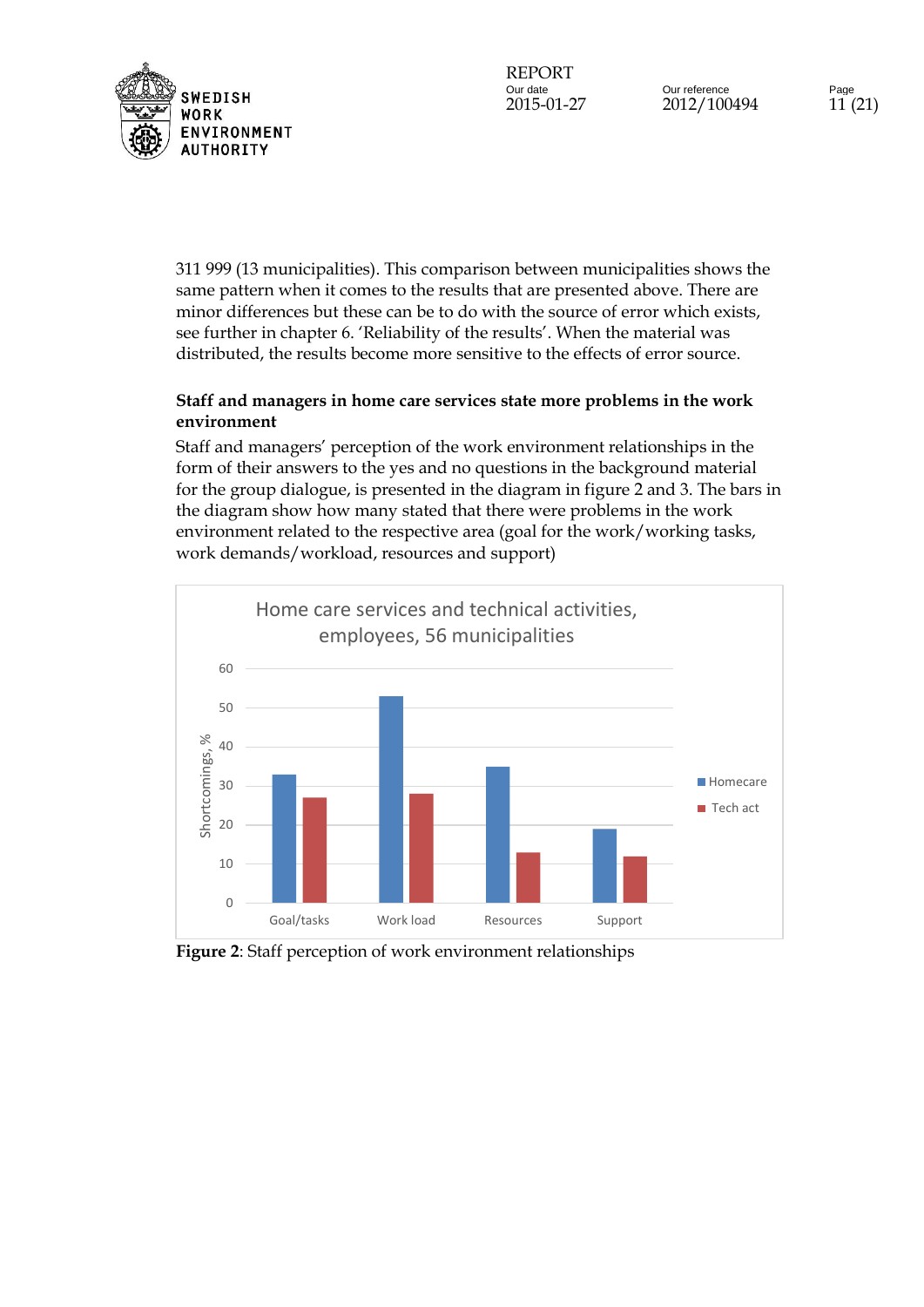



**Figure 3**: Managers' perception of work environment relationships. Two of the questions were whether the individuals had difficulties during the most recent six months that they connected to their work. In table 6 is presented the staff answers to these questions and in table 7, the managers'.

**Table 6**: Ailments during the most recent six months that are seen to be connected to work, the staff answers.

| Question                                                                                             | Home care services,<br>staff | <b>Technical activities, staff</b> |
|------------------------------------------------------------------------------------------------------|------------------------------|------------------------------------|
| Sleep problems, stomach<br>ailments, palpitations, high<br>blood pressure, dizziness,<br>depression? | 56 % answered yes            | 28 % answered yes                  |
| Pain in back, shoulders,<br>arms, hands, knees, hips<br>etc.?                                        | 74 % answered yes            | 55 % answered yes                  |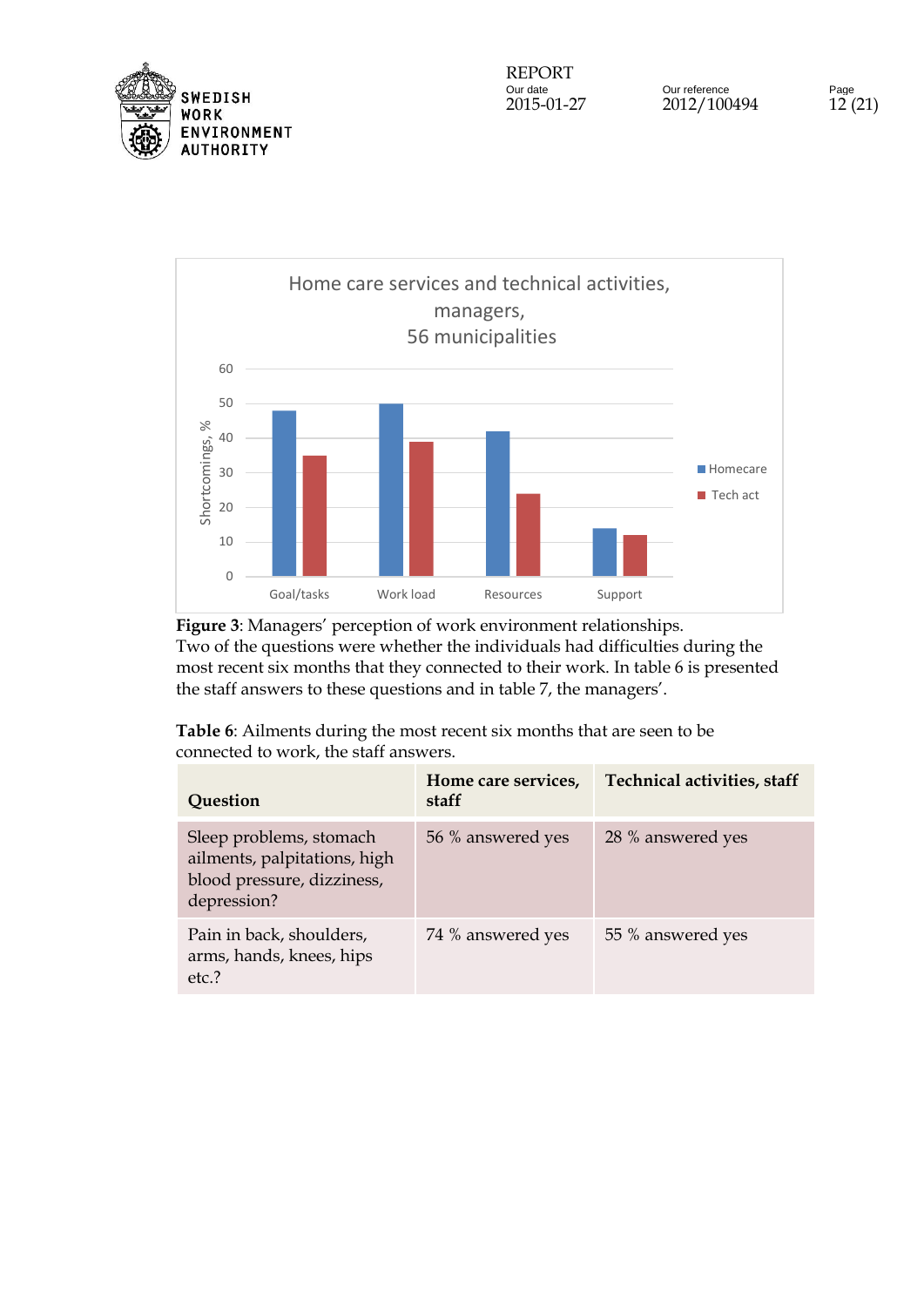

**Table 7**: Ailments during the most recent six months that are seen to be connected to work, the managers' answers.

| Question                                                                                             | Home care services,<br>managers | Technical activities,<br>managers |
|------------------------------------------------------------------------------------------------------|---------------------------------|-----------------------------------|
| Sleep problems, stomach<br>ailments, palpitations, high<br>blood pressure, dizziness,<br>depression? | 60 % answered yes               | 45 % answered yes                 |
| Pain in back, shoulders,<br>arms, hands, knees, hips<br>etc.?                                        | 37 % answered yes               | 26 % answered yes                 |

Another question was whether the working conditions were such that the individuals believed they would be able to work until retirement age. In table 8 are the staff and managers' answer to the question.

**Table 8**: Answers whether working conditions that were such that one believes one would be able to work at the same job until retirement

| <b>Staff category</b> | Home care services                    | <b>Technical activity</b> |
|-----------------------|---------------------------------------|---------------------------|
| Staff                 | 47 % answered yes   82 % answered yes |                           |
| Managers              | 64 % answered yes                     | 83 % answered yes         |

A fourth question was whether the atmosphere and cooperation at one's own workplace was good. How staff and managers answered this question is shown in Table 9.

**Table 9**: Questions as to whether the atmosphere and cooperation at the workplace was good.

| <b>Staff category</b> | Home care services | <b>Technical activities</b> |
|-----------------------|--------------------|-----------------------------|
| Staff                 | 80 % answered yes  | 90 % answered yes           |
| Managers              | 90 % answered yes  | 90 % answered yes           |

In appendix 1 of this report, we have made a summarised comparison of the work environment and the studied working relationships in the 59 municipalities' home care services and technical activities.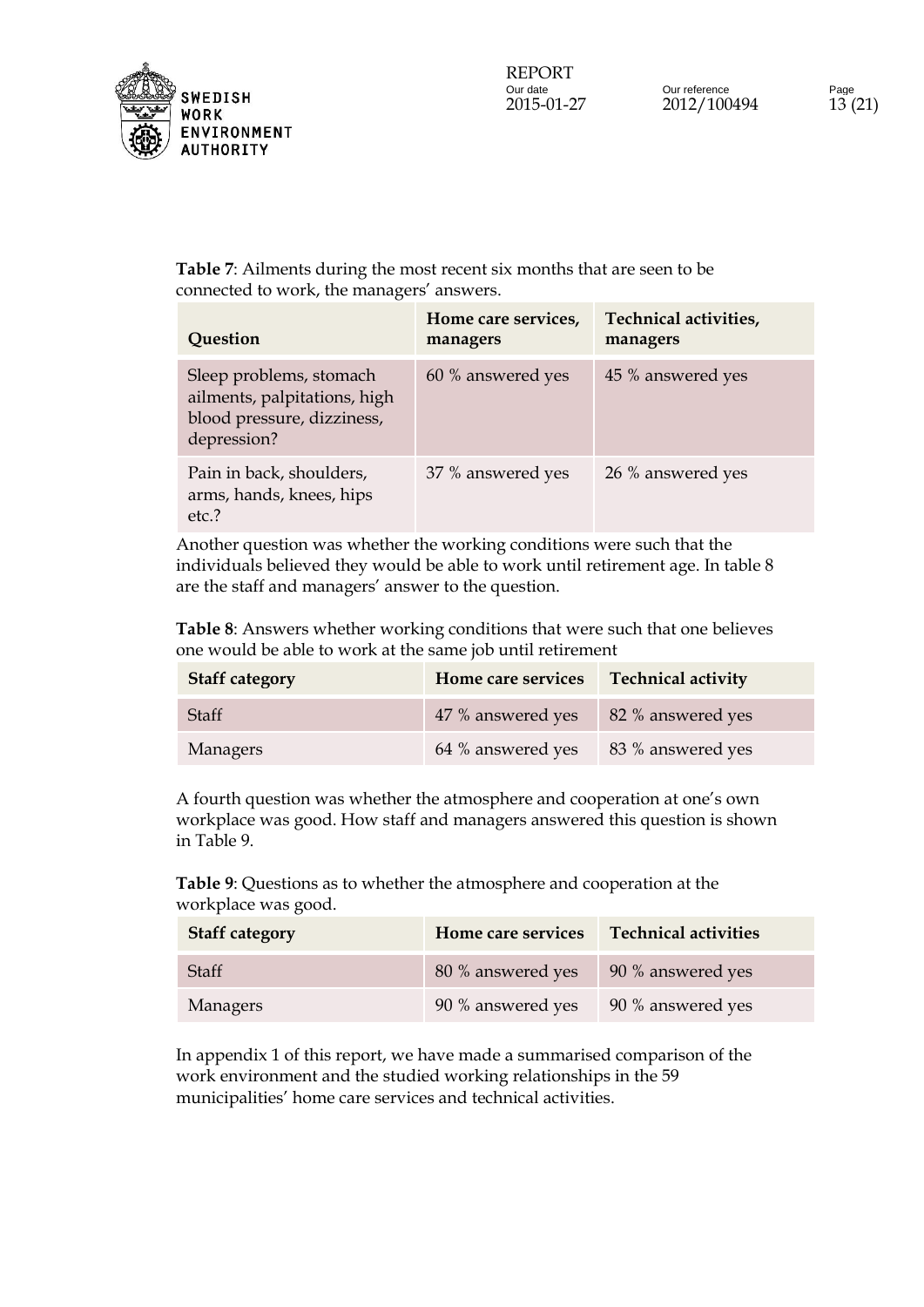

## **Reliability of the results**

There are several factors that have affected the reliability of the results.

- There is a variation in the assessment of the shortcomings in the activity. The inspectors could perceive and evaluate differently the information that has come up. There are also differences in the level of detail. Some gather several shortcomings together to form a main shortcoming while others detail the shortcomings individually.
- The ways the cases have been registered vary. Often, each group dialogue has been registered as a case. This can, for example, depend on the fact that one has assessed that the shortcomings were the same and therefore collected them together in one inspection case. It is important to emphasise that one has done the same in both home care services and technical activities.
- The staff and managers' own perception of the work environment, in the form of the answers to the yes and no questions in the background material for the group dialogue is influenced by, among other things, how they interpreted the questions, which expectations they had of their working relationships and how their work situation looked just then. In the compilation for all 56 municipalities, the answer material is comprehensive for both staff and managers, which means that individual variations have essentially less influence on the results than they can have had in individual municipalities.

# **Follow up in the municipalities**

There are on-going follow-up inspections in municipalities to see which measures employers have taken due to the mentioned shortcomings and demands made. We have stated that a great number of the shortcomings have been fixed or are on the way to being fixed. Others will take a longer time to deal with. This applies to, for example, high workload and shortcomings in the systematic work with the work environment. We have also seen that those who have employer responsibility in the municipalities, namely politicians and managers, have the ambition to make changes in the basic preconditions for the work environment as well as organisation, steering and resource allocation in the activities. This is positive. In several cases we have seen that the employer has contributed more resources to the activity. This has mainly been about resource addition within home care services.

# **Discussion from the results**

In as good as all of the municipalities, irrespective of size, the pattern is the same when we compare home care services with the technical activities, The work environment, and the preconditions for this, is worse in the female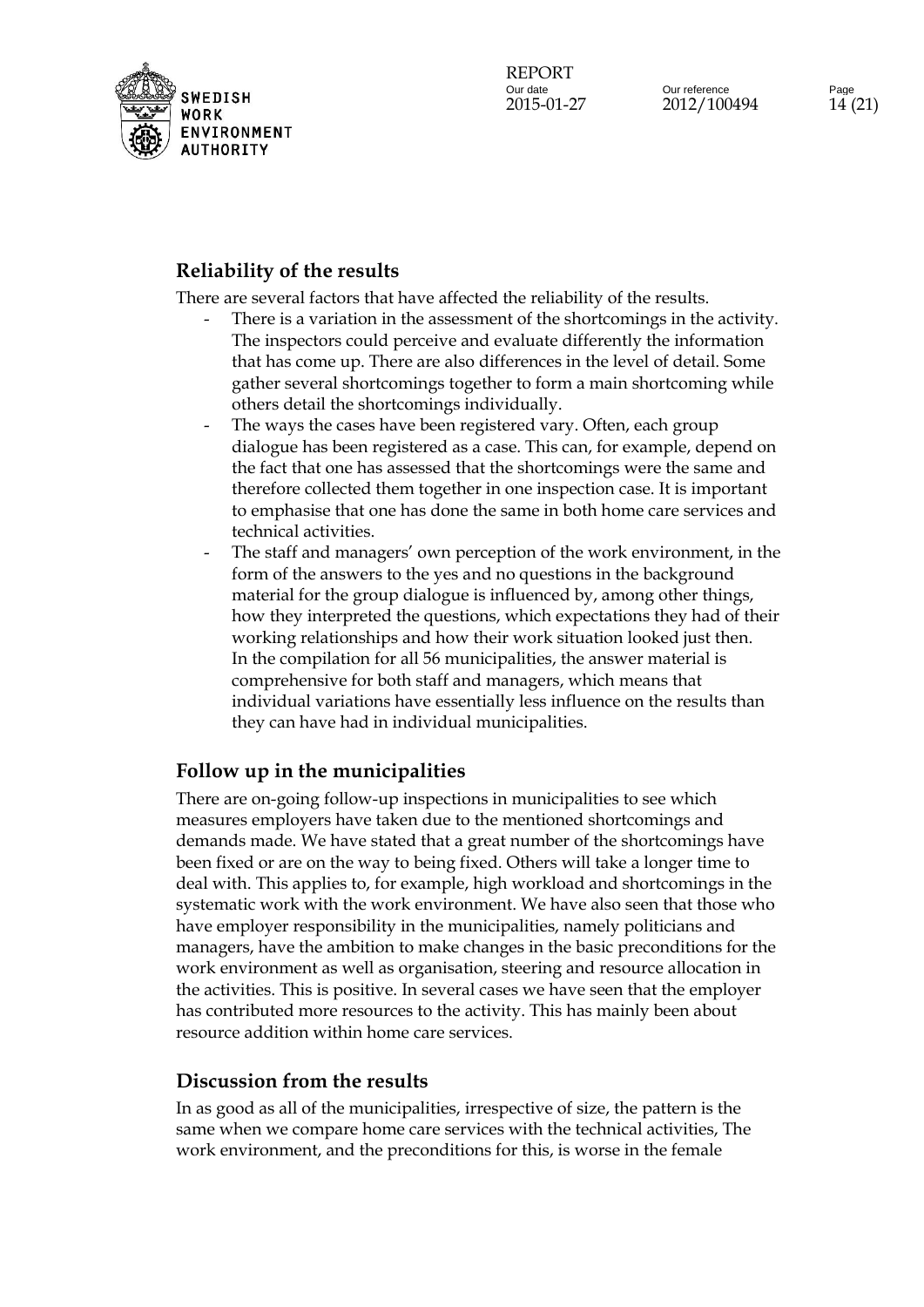

Our reference Page 2015-01-27 2012/100494 15 (21)

dominated activities. This mirrors the gender pattern that exists in society generally, where the man is the norm and women's work is assigned a lower value.

#### **Some causes of differences in work demands and workload.**

With comparison of work situation for staff in home care services and staff in the technical activities, the greatest difference is the time pressure and stress that home help personnel describe. The inspections show that it is harder in home care services to reach the stated activity goals because the workload, manpower and other resources are not adapted to the work one is expected to carry out. We consider this a deciding factor for the pressure staff gave witness to. Home care services activity is mainly income financed from served home help hours. Economy and manpower needs to be adapted to the changes in the activity as a result of a varying number of patients with different need of care. There is a need to be able to take in temporary staff into the activity. To take in substitutes and allocate manpower according to the continually changing needs is a task that weighs down both managers and staff. How one gets the finances to stretch was repeatedly brought up in group dialogues within home care services. It was not the same in technical activities, where the operation is mainly financed by appropriation. When there is a backlog in technical activities, once has seasonally employed staff members who can work with, for example snow removal.

The differences we see are also described in the research report 'Gendered activities' (Forsberg Kankkunen 2006). In it was stated, among other things that 'unit managers within technical administration always check that there is a balance between the tasks which need to be carried out and the time and work capacity of which the unit has command. The unit managers within the social care and education administrations work and shape the activity under the conditions that the tasks which the units have to carry out should always be able to be managed within a given resource framework.'

#### **Steering at task level or assignment level**

The differing financial forms give rise to differences in the steering of the activities. The staff described it as though in the home care services the work is task-steered while in the technical activities it is assignment-steered. In home care services, the different working tasks are time-defined, such as that the showering of a patient may take a certain number of minutes. If the activity takes, in reality, a longer time, for example because something unplanned happens, the person could for example suddenly feel ill, the time plan for the day can break down and the staff may attempt to gain the time back in another way. In the technical activity one is steered by the assignment. The assignment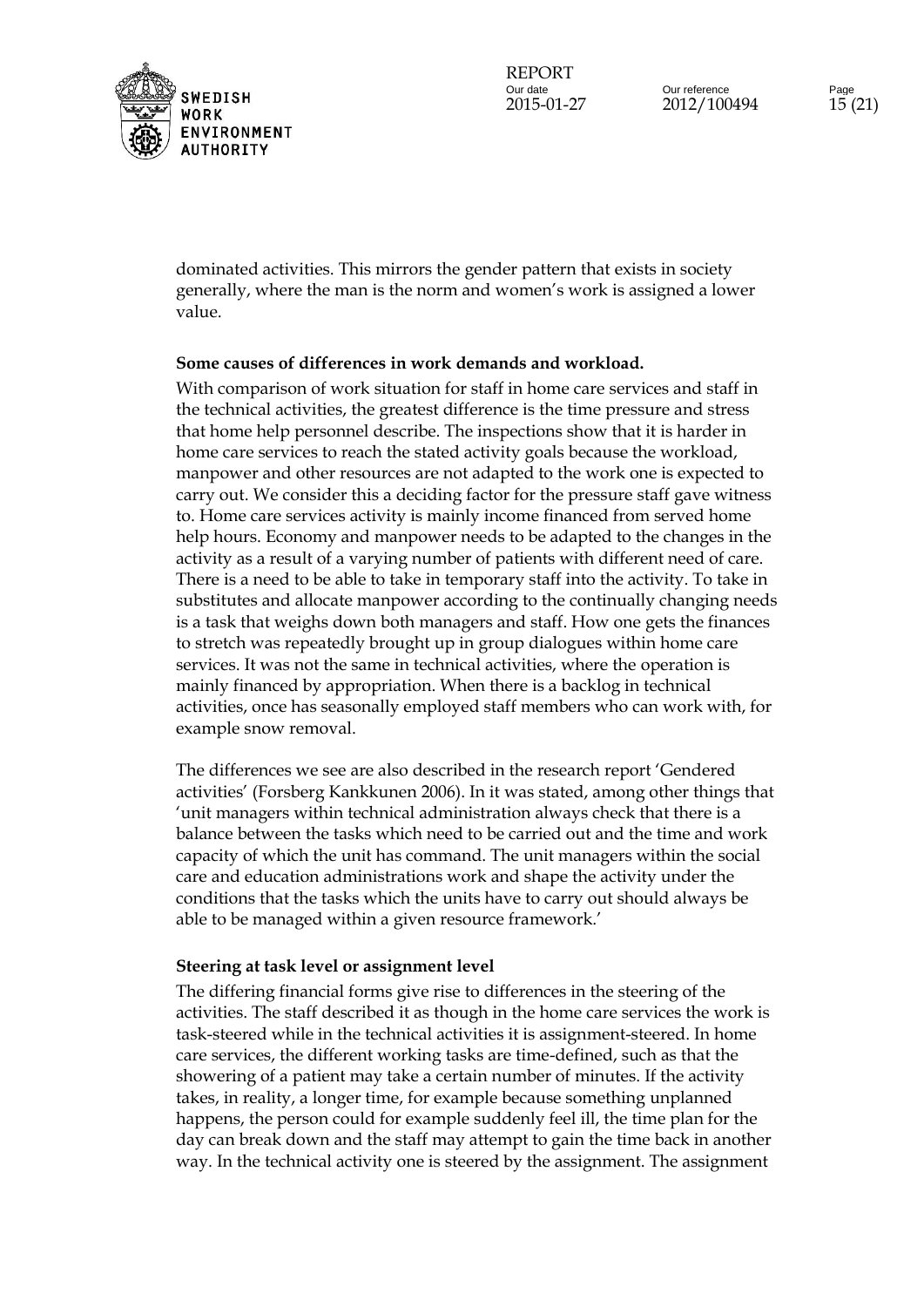

Our reference Page 2015-01-27 2012/100494 16 (21)

can be that the streets in an area need to be cleaned by a certain date at the latest, The work is not steered and is not followed up on the basis of every working task that needs to be completed to complete the assignment 'clean the streets'. The time for each working task within the assignment is not defined.

From a work environment perspective, we see the difference between steering at task level as against per assignment level is the possibility for the staff to influence the setup and carrying out of their own work and handling the workload diminishes when the steering is task oriented. The possibility of own control in the work is vital for handling stresses and strains.

#### **Large differences in the number of staff**

There is a tangible difference between the activities when it comes to the number of staff members per manager. In home care services, 73 per cent of the managers we met had more than 30 staff. In the technical activities, 10 per cent of the managers had more than 30 staff. Are there relationships in the home care services activity that mean that managers there cope with having more staff members than managers in the technical activity? We have not found that this is the case. On the contrary. Over and above the responsibility for staff and their work environment, the managers in home care services also have responsibility for the care of the patients. This means that they have greater relationship areas in their work than managers in the technical activities have. Contact with patients and their family members is often stimulating and rewarding but can also take time and be a strain. Managers within the technical activities have more time to support their staff, be present in their work and handle problems in the activity than the managers in home care have. 'As manager one is never enough' was something one heard many times in home care services. It is important to emphasise that the workload and work demands are high even for the managers in the technical activities. The inspections show that municipal managers' work environment generally needs to be given attention. There is potential and a good basis to work from, while almost four of six managers in home care services stated that working conditions are such that they believe they will be able to do the same work until they retire. In the technical activities, five of six managers stated they will be able to do the same work until they retire.

#### **Differences in administrative support**

Managers in home care services spend a lot of time on administration, for example, working with different reports. These managers often have less access to administrative support than managers within technical activities. In one municipality the home care service personnel described that the practical and administrative handling of service cars tool a lot of time and caused stress, for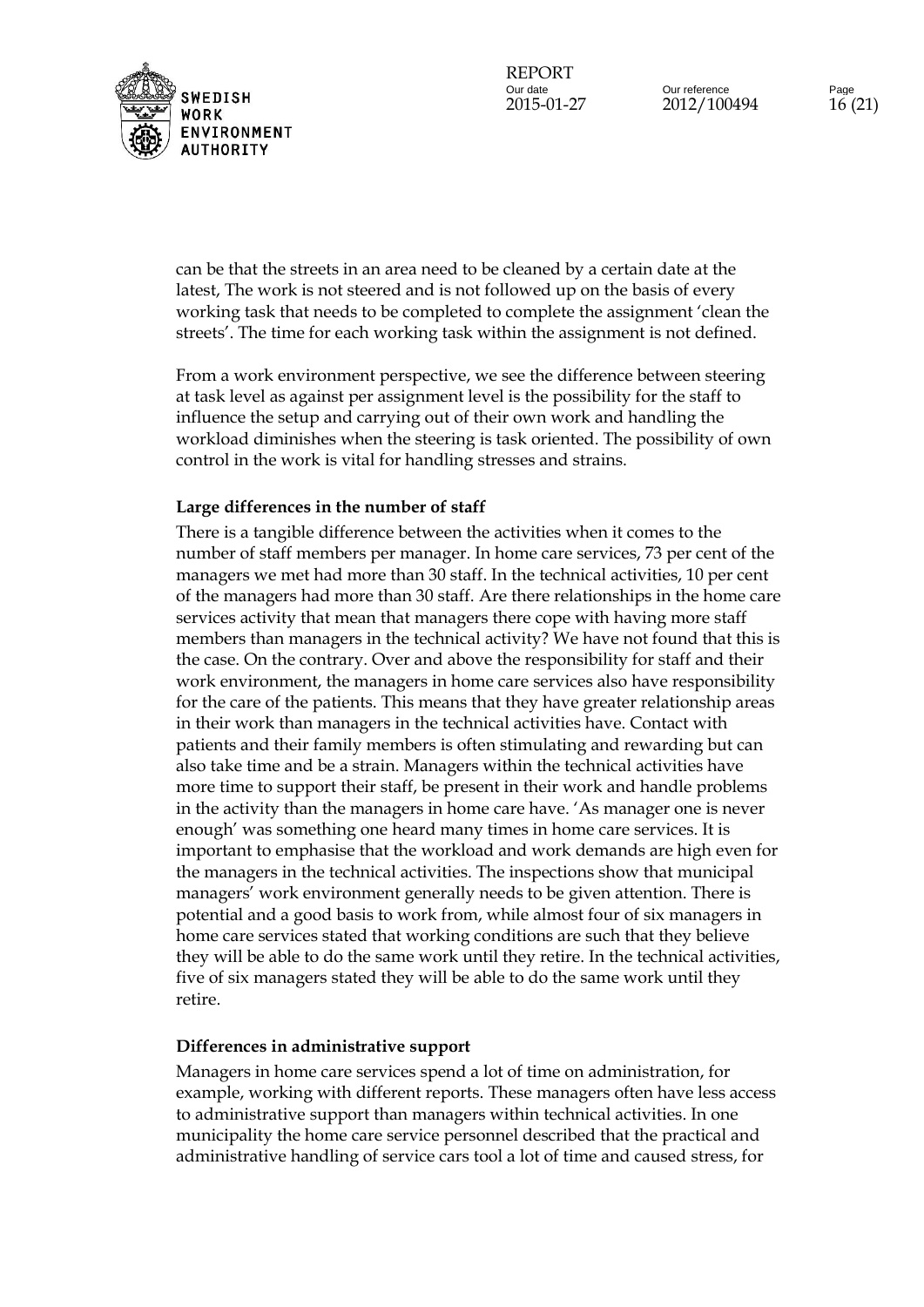

Our reference Page 2015-01-27 2012/100494 17 (21)

example to write accident reports, take care of parking fines, book workshop time, change tyres etc. In the technical activity on the other hand the personnel had access to central support within the municipality for such handling of service cars.

#### **Differences in the possibility of handling unplanned situations**

Unplanned situations in the work arise in both activities. When we compare what came up in the group dialogue, it is clear that the possibilities of handling unplanned situations are fewer in home care services. Time for transfer between workplaces in home help services, i.e. patients' home, can be too little or not included in the timetable for the working day. It is not unusual that staff in home help services are unable to take breaks due to a backlog during the working day. 'We take a break first thing in the morning, during the rest of the day there is no time for it'. During lunch, they are interrupted by telephone calls and other alarms. In meetings with staff we have received evidence of their commitment, ability and competence in handling different complicated situations in which they find themselves in the work with the patients. But we have also received a clear picture of how wearing it can be.

It was seldom that staff in the technical activities had problems taking out their breaks. When the workload is high in a technical activity it is easier for staff to prioritise working tasks and find pragmatic solutions. Our inspections show that it is usual that there are no clear procedures for how staff in home care services should prioritise working tasks during backlog. In such cases a present and supportive manager is of great importance but because of the managers' working relationships this is missing many times to the extent to which we assess is necessary.

#### **Work environment in relation to resources and equipment**

Work environment shortcomings related to resources and equipment occur to a greater degree in home care services. This applies to both managers and staff. Equipment questions are about vehicles and cars that are used in the work, for example insufficient number of lack of possibilities to charge car warmers and batteries. Working clothes are a given in the technical activities but not always in home care services. There are no rules that say that the employer should pay for working clothes so it is not something we demand. On the other hand, the employer is responsible to provide protective clothing. Premises and staff areas that do not correspond to needs are more usual in home care services. For managers, the IT systems usability is a problem area. They do not support and make the work more effective, sometime the opposite. This applies to both home care services and in the technical activities. The difference is that in home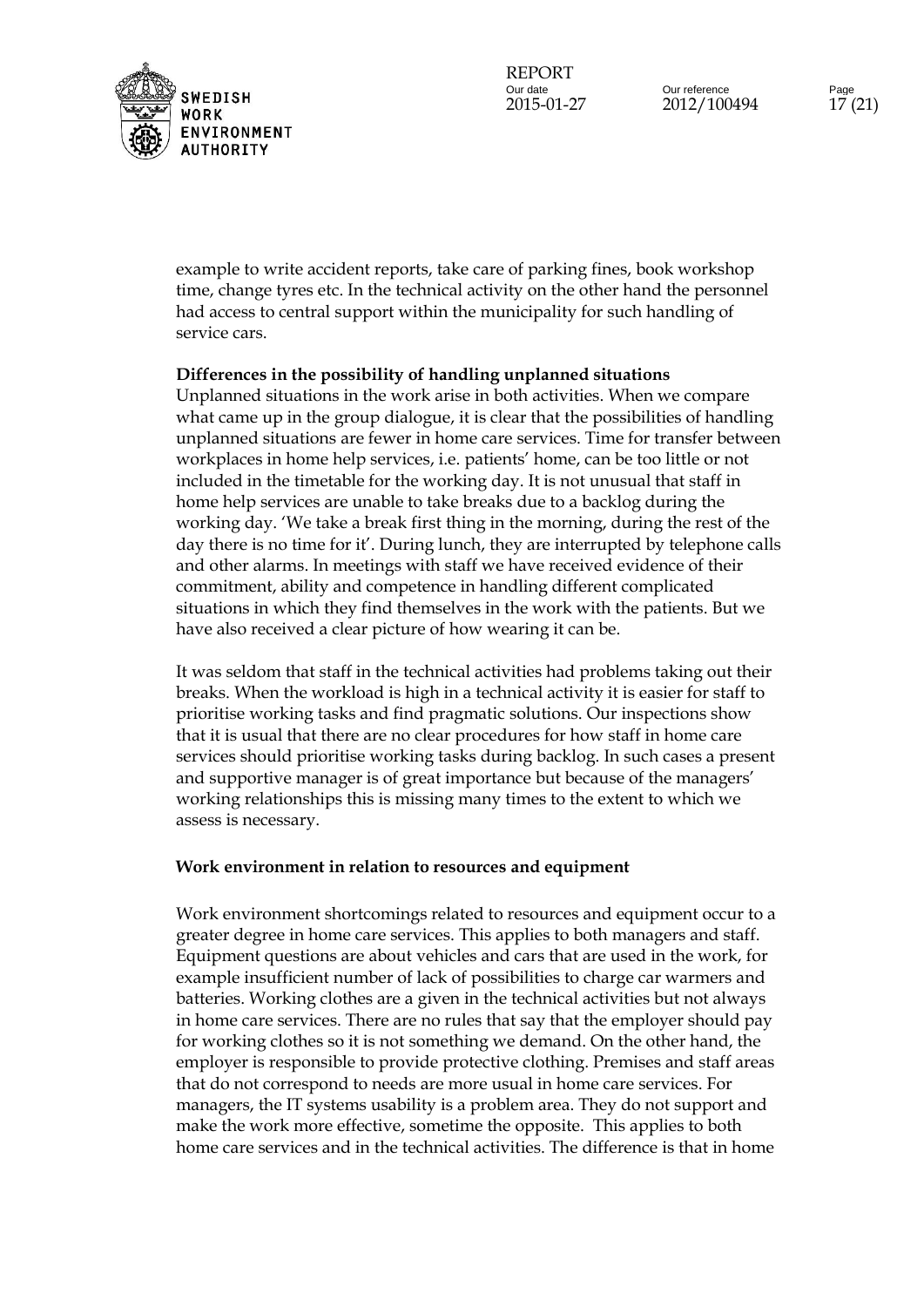

care services one usually has more systems to handle because of comprehensive reporting requirements.

Knowledge about work environment is an important resource that both managers and staff need to have. We found that knowledge is insufficient, for example, with respect to which

- rules have significance for work environment
- physical, psychological and social relationships which entail risks for ill health and accidents.
- risk assessments are necessary in the activities
- measures are necessary to prevent ill health and accidents.

Inspections show that staff in both home care services and the technical activities need better theoretical and practical knowledge about musculoskeletal ergonomics (for example suitable working positions and working movements), lift, transfer and other work techniques. The knowledge about hygiene and risk of infection needs to be better.

#### **The systematic work with the work environment needs to be improved**

In both home care services and the technical activities, the systematic work with the work environment needs to be improved. Investigations and risk assessments of work relationships are not carried out or are insufficient. In home care services it is, to a high degree, about the work relationships at the homes of the patients. In the aid assessments of what a person needs, the work environment of the staff in the individual home is not sufficiently taken into account. This leads to the home care services staff carrying out work under conditions that have not been prepared from a work environment perspective. The Work Environment Act and the Social Services Act apply in parallel without one of them having precedence. Through the inspection we have, however, been able to state that the Social Services Act is often given precedence in home care activities. The perspective of the person being cared for dominates.

Procedures so that the systematic work with the work environment should work in practice is missing or lacking. This applies to both activities.

Incident reporting is another improvement area. To report and investigate the incidents that occur in the activity is important, because incidents can be a sign of different serious situations and could lead to accidents.

The usual causes of the often serious shortcomings in the systematic work with the work environment are: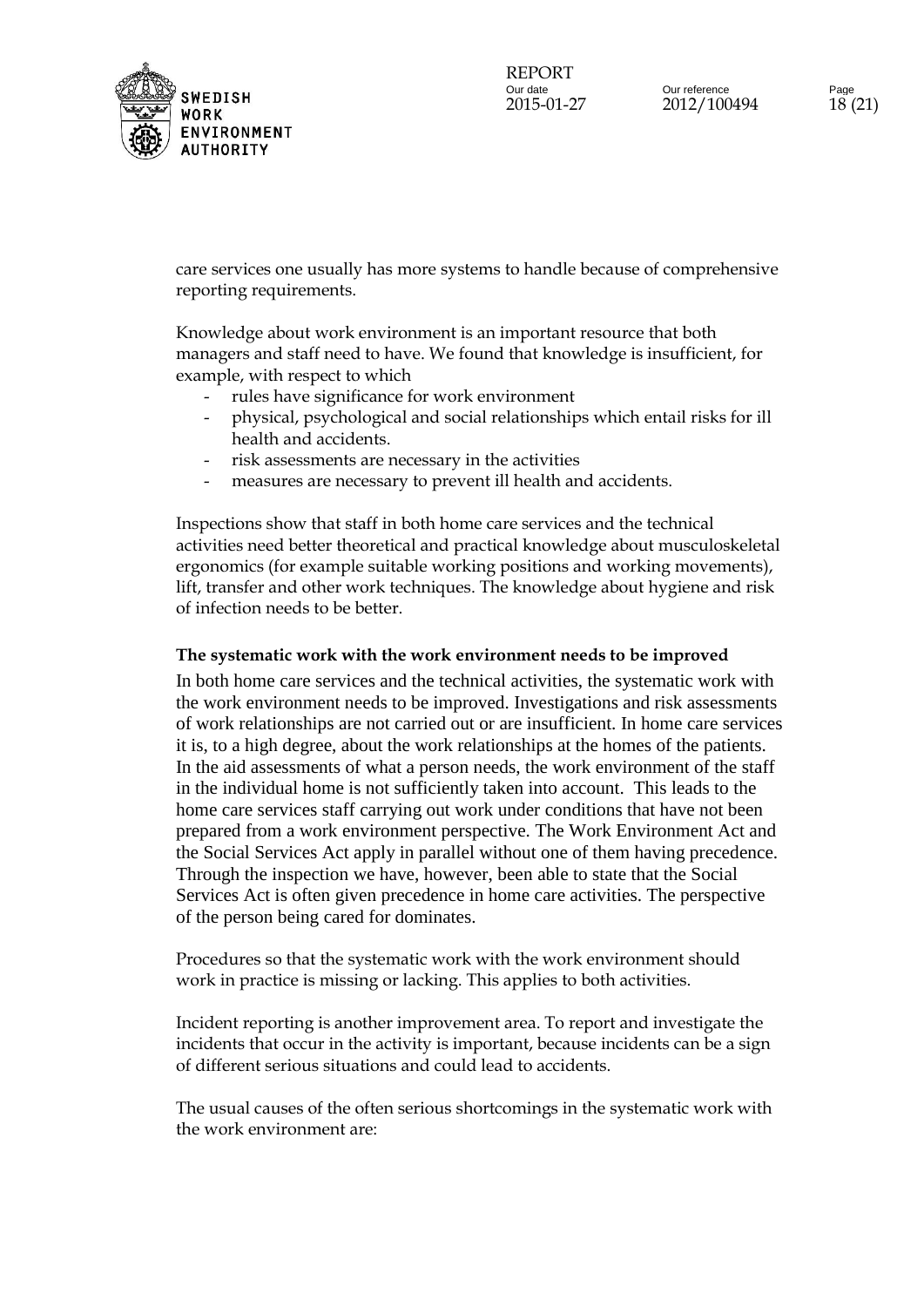

- insufficient understanding of and insight about the fact that the systematic work with the work environment is a quality and leadership system which needs to be integrated in the daily activities.
- missing of follow-up at central management level to see that the systematic work with the work environment is driven and functions at all levels in the activity.
- Knowledge deficiencies of the scope of the employer's responsibility for the work environment, what the work environment rules demand and which risks exist in the activities.

### **Gender patterns in work environment**

The inspections of home care services and the technical activities has shown that managers and staff in home care services have a worse work environment than their colleagues in the technical activities. Why is it so? That there are differences between the activities when it comes to work content, work tasks, financing forms and so on, is obvious. These differences give different prerequisites and conditions that can result in several of the differences the inspections have revealed. But are there also explanations? Are there differences in traditions, approaches and values that are related to gender patterns, women dominate in home care services and men in the technical operations, and which could have significance for differences in work environment relationships. We consider that we have seen examples that it is so. We claim, for example, that such structural patterns partly lie behind the fact that managers in home care services have many more staff in comparison with managers in the technical activities.

That gender patterns have significance for work environment relationships in the activities is not unexpected, because such patterns to varying degrees exist in, and affect, all parts of our society. In work environment legislation there are more rules that apply to the activities where men traditionally dominate than there are for activities usually dominated by women. Our working method of operating in pairs during this inspection activity has resulted in that we have revealed our own gender pattern in traditions and approach which influences how we inspect. It is important for us to be more aware of how the differences look and what they mean, because we can then change and develop our activity. The same applies in the municipalities we have inspected – and in other municipalities. During one of the feedback meetings with political elected representatives, board representatives, managers and head safety representatives, one of the participants said 'now it is us, who are responsible for the activities, who are going to take care of the information and the image of the work relationships which you (The Work Environment Authority) have presented. We need to analyse what causes the differences, what can be linked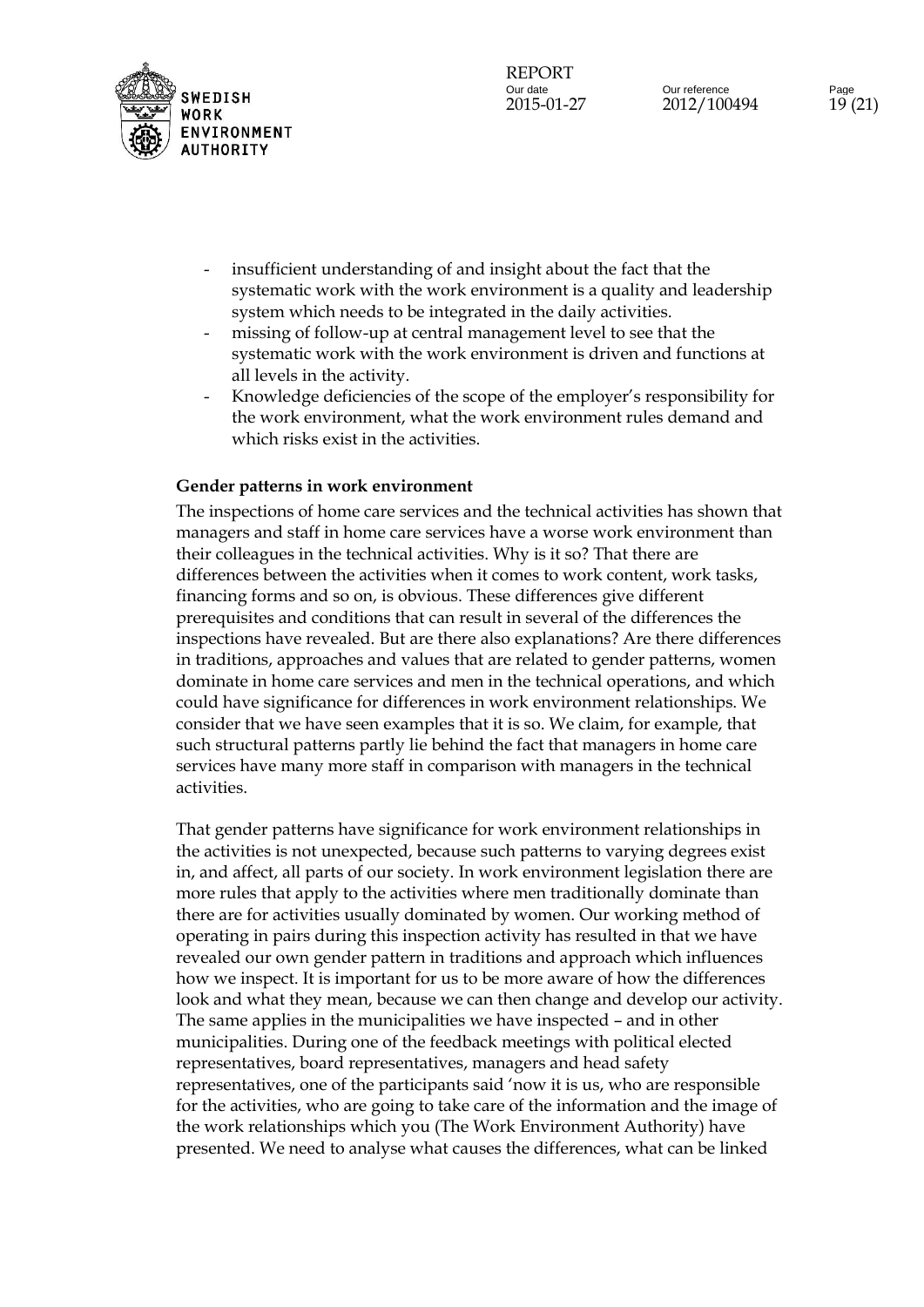

Our reference Page 2015-01-27 2012/100494 20 (21)

to the activities themselves and what can be connected to the traditions, approach and values we have and which can be typical for female-dominated and male-dominated activities respectively. We will work with measures in different ways, going from what we decide.'

The differences in work environment relationships, which we have established need to be repeatedly questioned because the structures that exist are strong and entrench the ruling order, where the man is the norm. It is an order that contributes to women having higher ill health than men and to a greater extent leaving working life early.

#### **Organise for a sustainable work environment for both women and men**

To create a work environment which is sustainable for all employees, those who have the ultimate responsibility for work environment, politically elected representatives and managers, need to see the activities' prerequisites and conditions, and organise and lead the work so that women and men receive as equivalent and good work environment as possible. This is a prerequisite for high quality and efficacy in the activity, irrespective of whether the task is to take care of people or material objects.

Important areas in which to invest in:

- Managers' work relationships and creating preconditions for an active leadership in the daily activities.
- measures which reduce workload in home care services for staff
- developing the systematic work with the work environment and from central leadership level following up that it is run and functions on all levels in the activities.
- improving knowledge about the work environment, what the rules say and how one investigates and assesses the consequences of different measures and changes in the activities.
- A gender integration work where the staff perspective and prerequisites for a good and equivalent work environment are included.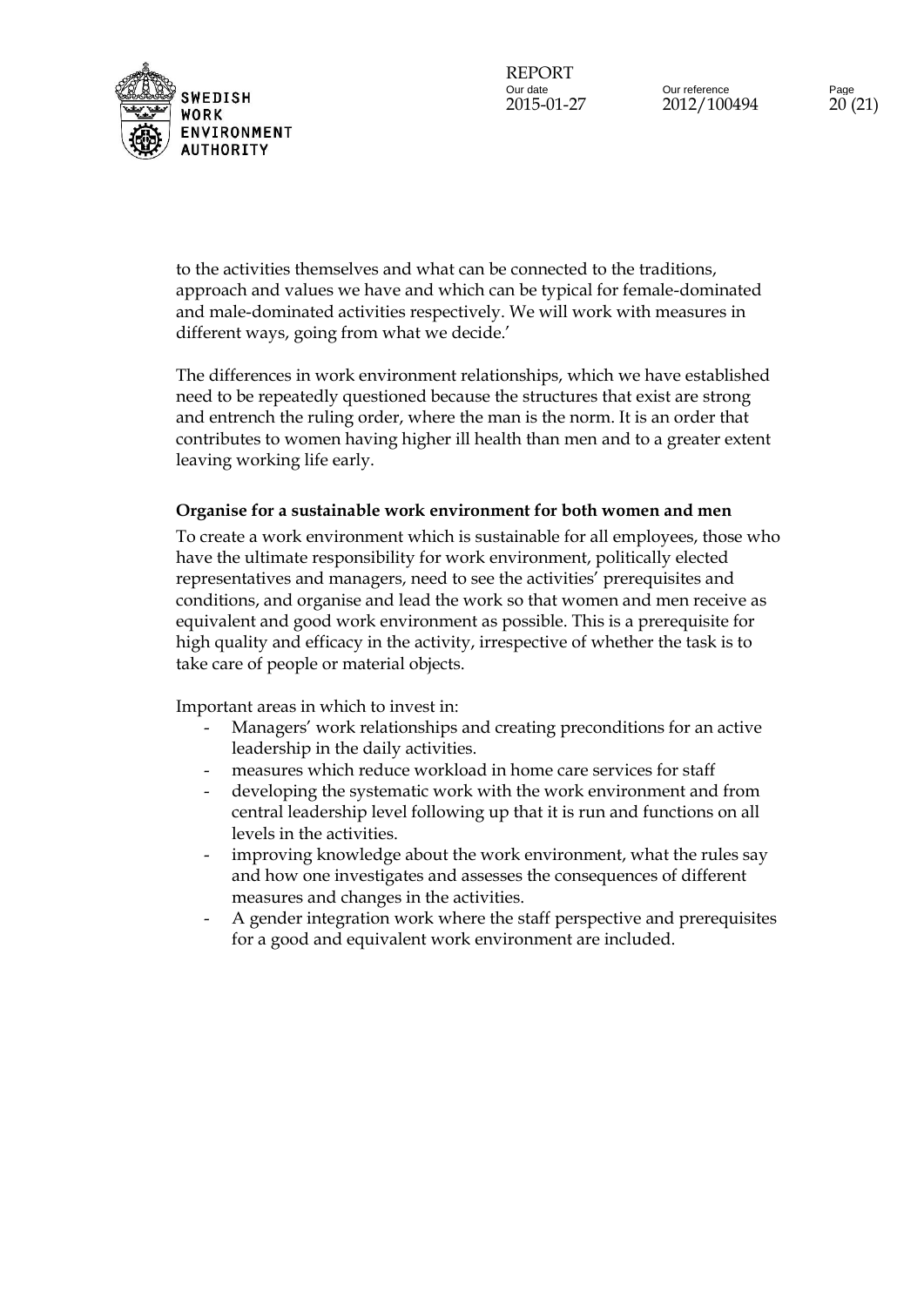

## **Appendix 1**

**Table 1:** Summarised comparison of work environment and the work rationships studied in the 59 municipalities' home help service and technical activities

| <b>Home Care Service</b>                                                    | <b>Technical Activity</b>                 |
|-----------------------------------------------------------------------------|-------------------------------------------|
| Mainly income-financed                                                      | Mainly appropriation-financed             |
| Task-steered                                                                | Assignment-steered                        |
| Workload, staffing and other resources                                      | Workload, staffing and other resources    |
| not adapted to what one is expected to                                      | fairly well adapted to what one is        |
| achieve                                                                     | expected to achieve                       |
| Equipment not available to the necessary Equipment usually available to the |                                           |
| extent, for example too few vehicles,                                       | necessary extent                          |
| insufficient premises                                                       |                                           |
| Staff                                                                       | Staff                                     |
| Very little self monitoring and acting                                      | Fairly good self monitoring and acting    |
| space in the work.                                                          | space in the work                         |
| Difficult to handle the high work                                           | Can handle the work pressure              |
| pressure                                                                    | Sometimes stressed                        |
| Nearly always stressed                                                      |                                           |
| Managers                                                                    | <u>Managers</u>                           |
| 73 per cent of the managers have more                                       | 10 per cent of the managers have more     |
| than 30 staff                                                               | than 30 staff                             |
| Lack of time, much administration,                                          | Fairly good time to support staff, can be |
| many different relationships, difficult to                                  | present and deal with problems in the     |
| be present in the operation and support                                     | daily activities.                         |
| the staff                                                                   | Pressured managers                        |
| Very pressured managers                                                     |                                           |
| Systematic work environment                                                 | Systematic work environment               |
| deficiencies                                                                | deficiencies                              |
| Inadequate work environment                                                 | Inadequate work environment               |
| knowledge                                                                   | knowledge                                 |
| Deficient incident reporting                                                | Deficient incident reporting              |